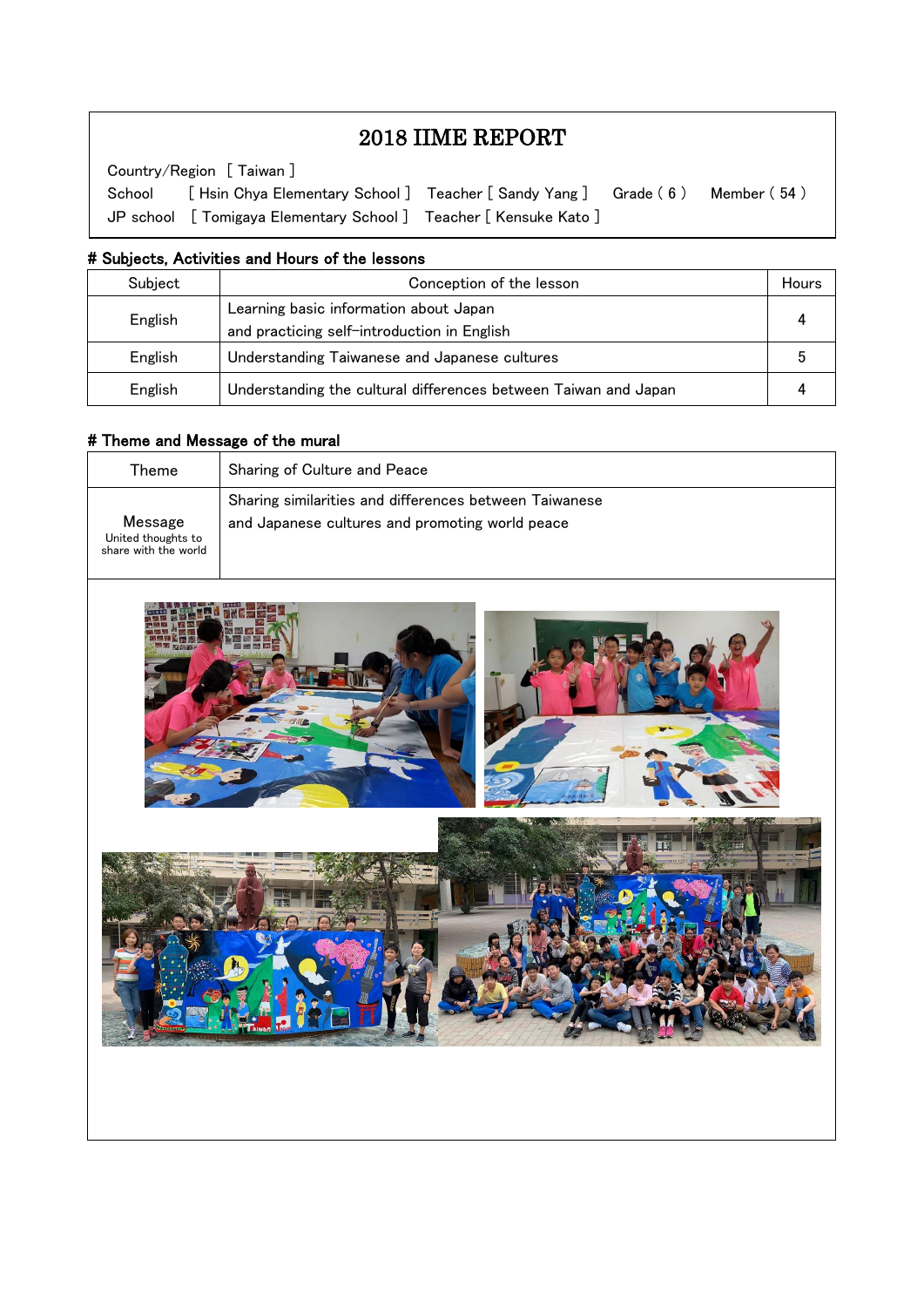#### # Effects and Problems

| Effects your students have gained                     | Points for further improvement                      |
|-------------------------------------------------------|-----------------------------------------------------|
| The students learned how to work together to          | If the students can be paired and they can exchange |
| complete a project. They gained a lot of knowledge of | cards or messages with each other, there would be   |
| Taiwanese and Japanese cultures. They learned to      | more interactions.                                  |
| embrace cultural differences and this helped them     |                                                     |
| develop a global perspective. They also become more   |                                                     |
| confident in themselves.                              |                                                     |

## # How has your impression toward your partner's country/region and the world changed?

| Changes in the students | Changes in the teachers                                                                                 |
|-------------------------|---------------------------------------------------------------------------------------------------------|
|                         | The students knew better about Japanese culture. The teachers learned about Japanese culture and        |
|                         | They also learned what Japanese students' lives are   the Japanese educational system. We learned       |
|                         | like. They developed a global aspect. They realized   different ideas about teaching through exchanging |
|                         | the importance of teamwork and international teaching experiences. We realized the importance of        |
| cooperation.            | cooperation among the teachers from all over the                                                        |
|                         | world.                                                                                                  |

## # Flow of the Activity

| Content                                          | Month                   | What you did                   | Your students attitude/reflection        | Subject |  |
|--------------------------------------------------|-------------------------|--------------------------------|------------------------------------------|---------|--|
| <b>MEET</b><br>Self-<br>introduction             | Aug                     | We posted our school           | Students learned the importance of       |         |  |
|                                                  |                         | introduction on the forum      | English and they also learned about      |         |  |
|                                                  | Sept                    | and the students introduced    | Japanese students' school lives.         | English |  |
|                                                  |                         | themselves through video       |                                          |         |  |
|                                                  |                         | conference.                    |                                          |         |  |
|                                                  |                         | Students did some research     | Students learned about our culture and   |         |  |
|                                                  |                         | about Taiwanese culture and    | Japanese culture. They found the         |         |  |
| <b>SHARE</b>                                     | Oct                     | learned about the similarities | similarities and differences between two |         |  |
| Research on                                      | Nov                     | and differences between        | cultures. They learned how to appreciate | English |  |
| the theme                                        |                         | Taiwanese and Japanese         | other culture and embraced the           |         |  |
|                                                  |                         | cultures by video              | differences.                             |         |  |
|                                                  |                         | conference.                    |                                          |         |  |
|                                                  |                         | We discussed what we would     | Students learned how to cope with the    |         |  |
| <b>UNITE</b>                                     | Nov                     | like to put on the mural and   | Japanese students and respect other's    | English |  |
| United message/<br>Mural design                  |                         | exchanged our ideas with       | opinions.                                |         |  |
|                                                  |                         | the Japanese students.         |                                          |         |  |
|                                                  | <b>Dec</b><br>to<br>Feb | Students worked in groups      | Students were excited when they saw      |         |  |
|                                                  |                         | to design the mural. They      | the picture drawn by the Japanese        |         |  |
| <b>CREATE</b>                                    |                         | drew the mural ideas and       | students. They drew our part very        |         |  |
| Mural painting                                   |                         | painted the images.            | carefully. They felt very proud of       | English |  |
|                                                  |                         |                                | themselves when the mural was            |         |  |
|                                                  |                         |                                | accomplished.                            |         |  |
| <b>APPRECIATE</b><br>Reflection/<br>Appreciation | Feb                     | We hung the mural on the       | Students felt very good about            |         |  |
|                                                  |                         | school bulletin board for      | themselves because they did a great job  |         |  |
|                                                  |                         | students and teachers to       | not only for our school but also for our | English |  |
|                                                  |                         | view it.                       | country.                                 |         |  |
|                                                  |                         |                                |                                          |         |  |